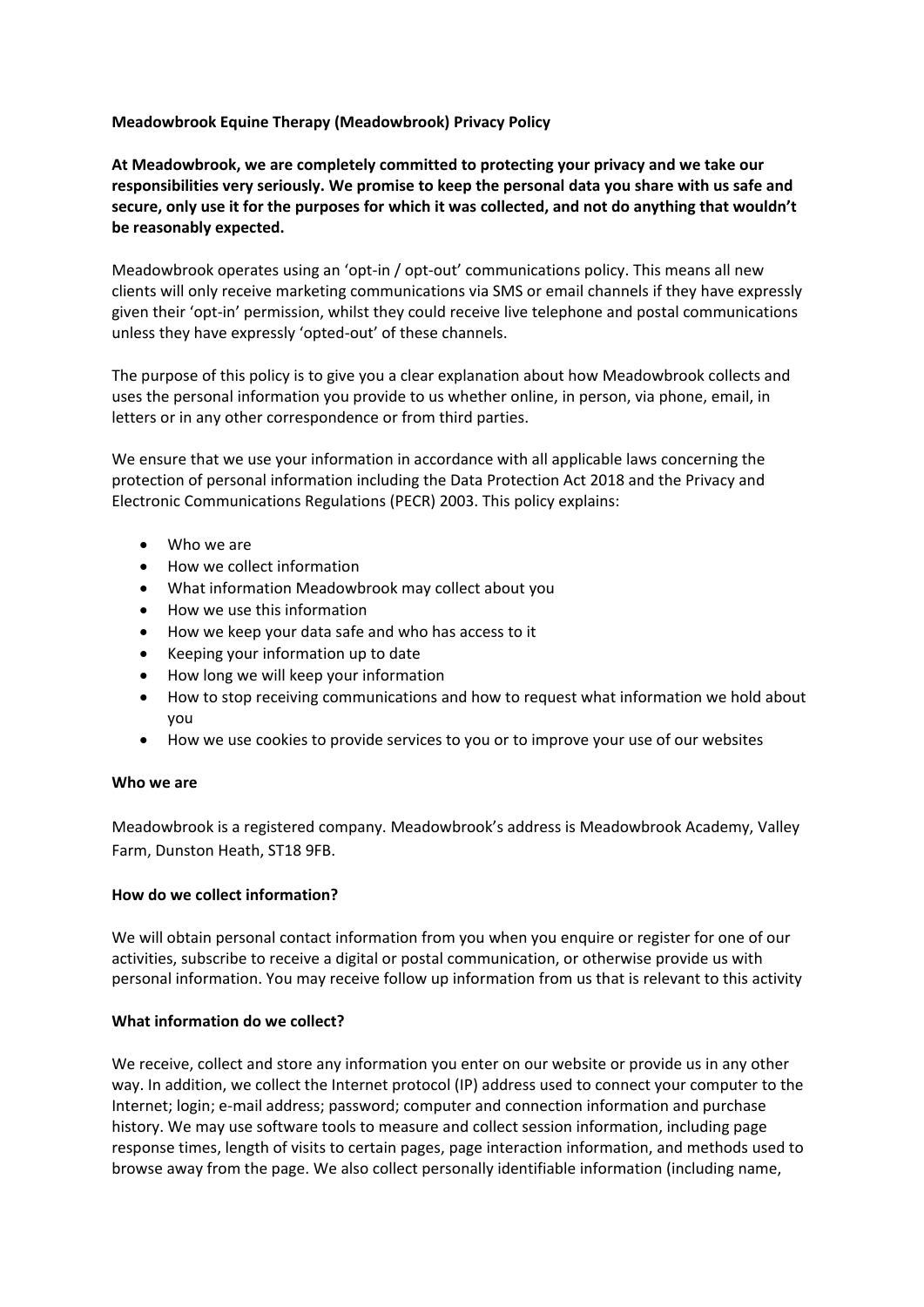email, date of birth, password, communications, and relevant health information); payment details (including credit card information), comments, feedback, reviews, recommendations, and personal profile.

Google Analytics is also used on this website to collect standard internet log information and details of visitor behaviour patterns, which are stored against unique IDs (i.e. strings of numbers). We collect this information for the legitimate business purpose of monitoring website traffic and visitor demographics, which in turn enables us to make improvements to our website and services. This information is only processed in a way that does not identify anyone. It is kept indefinitely.

### **How do we use this information?**

We use the information we receive to:

- Register you to take part in Meadowbrook activities
- Keep a record of your participation with us
- Enable us to record how you'd like to hear from us
- Understand how we can keep improving our products, services and information
- Ensure we are being compliant with applicable laws and regulations
- Occasionally invite you to participate in surveys from Meadowbrook so we can continually improve what we do.

Please be assured that we will not, under any circumstances, share your data with anyone for marketing purposes and you will not receive offers from other companies or organisations as a result of giving your details to us.

We may need to share limited information with our service providers who help us to prepare and issue our communications or manage our services. However, we will not allow these organisations to use your data for their own purposes and will take care to ensure that they keep your data secure.

### **How we store, use, share and disclose personal information**

Our company is hosted on the Wix.com platform. Wix.com provides us with the online platform that allows us to sell our products and services to you. Your data may be stored through Wix.com's data storage, databases and the general Wix.com applications. They store your data on secure servers behind a firewall.

All direct payment gateways offered by Wix.com and used by our company adhere to the standards set by PCI-DSS as managed by the PCI Security Standards Council, which is a joint effort of brands like Visa, MasterCard, American Express and Discover. PCI-DSS requirements help ensure the secure handling of credit card information by our store and its service providers.

We may need to disclose your details, if required, to the police, regulatory bodies or legal advisors.

### **Keeping your information up to date and changing the way we communicate with you**

It is incredibly important that we are able to keep your information up to date and as accurate as possible. This is part of our obligation in order to comply with data protection law. We'd also like to be able to stay in touch with you however you want us to.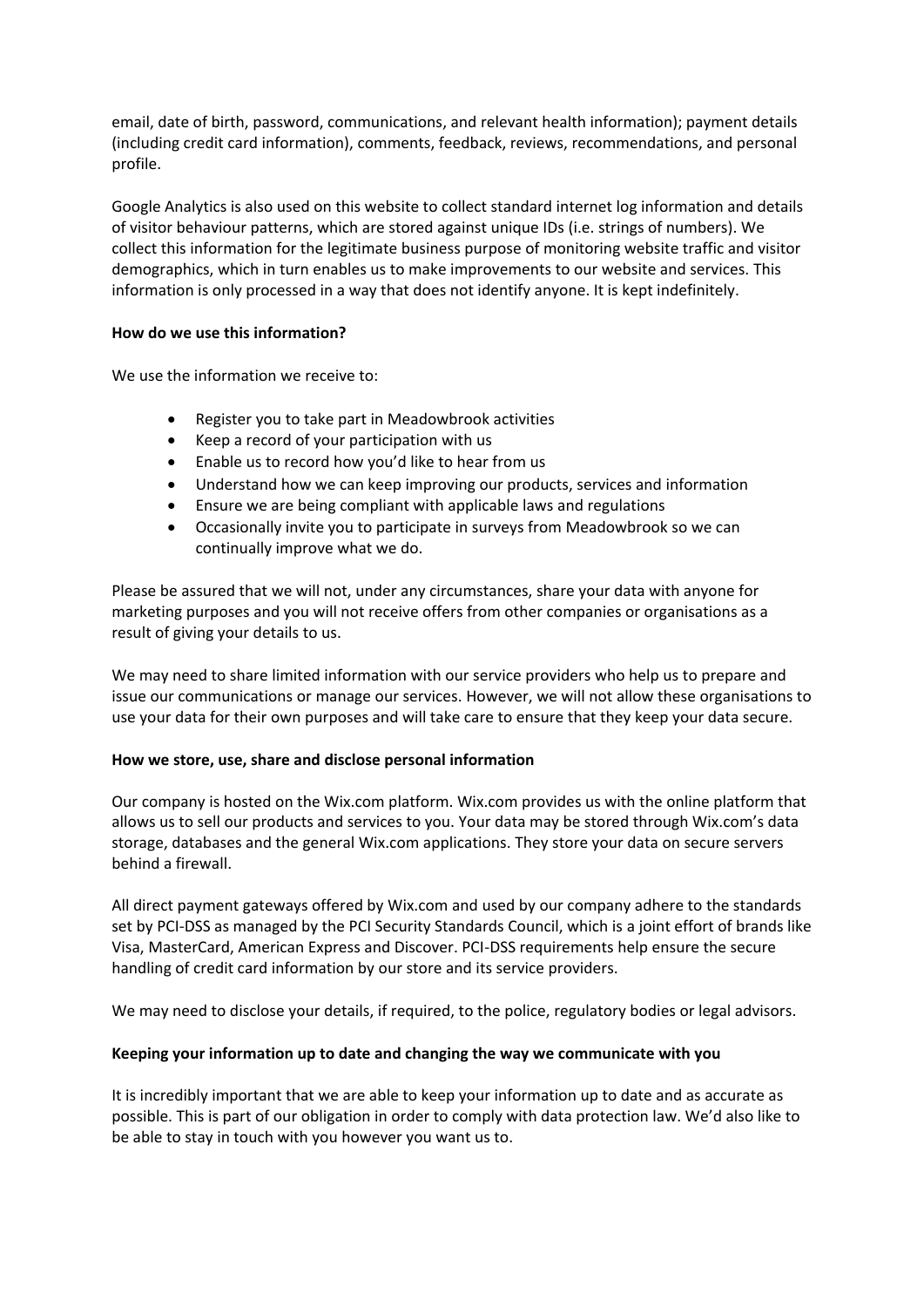If you would like to tell us of any changes to your information, change the way we contact you or if you no longer want to hear from us, then please contact Sarah Davenport, Proprietor, through the following means:

**By Post:** Meadowbrook Academy, Valley Farm, Dunston Heath, ST18 9FB **By Email:** [sarah@meadowbrook.co.uk](mailto:sarah@meadowbrook.co.uk) **By Phone:** 07891 051974

## **How long will we keep your personal data?**

We will hold your personal information on our systems for as long as is necessary and to ensure we are compliant with all legal and regulatory obligations. If you request that we stop sending you marketing materials we will keep a record of your contact details and appropriate information that helps us to comply with your request not to be contacted by us.

# **Asking us to stop using your data and finding out about the information we hold on you**

You have a right to ask us to stop processing your personal data, and assuming that it's not essential for the purpose you provided it for (e.g. registering for an activity), we will do so. Get in touch with us on 07891 051974 or [sarah@meadowbrook.co.uk](mailto:sarah@meadowbrook.co.uk) if you have any concerns.

You have a right to ask for a copy of the information we hold about you otherwise known as a Subject Access Request. If you would like to access your information, then please send a letter to Sarah Davenport, Meadowbrook Academy, Valley Farm, Dunston Heath, ST18 9FB detailing the information you'd like to see.

### **How we use 'Cookies'**

'Cookies' are small pieces of information sent by a web server to a web browser, which enables the server to collect information from the browser. Essentially it takes the form of a small text file deposited on your computer's hard drive.

Meadowbrook uses cookies to ensure that you can interact with our website successfully, to identify you when you visit our web site and to keep track of your browsing patterns. The use of cookies does not give us access to the rest of your computer or your personal information.

If you want to prevent our cookies being stored on your computer in future, you may do so by referring to your internet browser's instructions. You can do this by clicking on the "Help" menu. Please note however, that if you disable our cookies you may not be able to access certain services or facilities on our sites and your use of our sites may be restricted. Further information on deleting or controlling cookies is available at **[www.AboutCookies.org](http://www.aboutcookies.org/)**

**Session cookies - purpose:** Session cookies allow users to be recognised within a website so any page changes or item or data selection you do is remembered from page to page. The session cookie can also offer another level of security to the site in certain instances. All session cookies are deleted once the browser window is closed. This is essential for the site to function properly.

**Third Party cookies - purpose:** Third party cookies are used to analyse how people are using our website and to provide additional security. We use the information provided by these cookies to help us improve the site. The cookies collect information in an anonymous form and no personal data can be identified. These are not essential for the site to function properly.